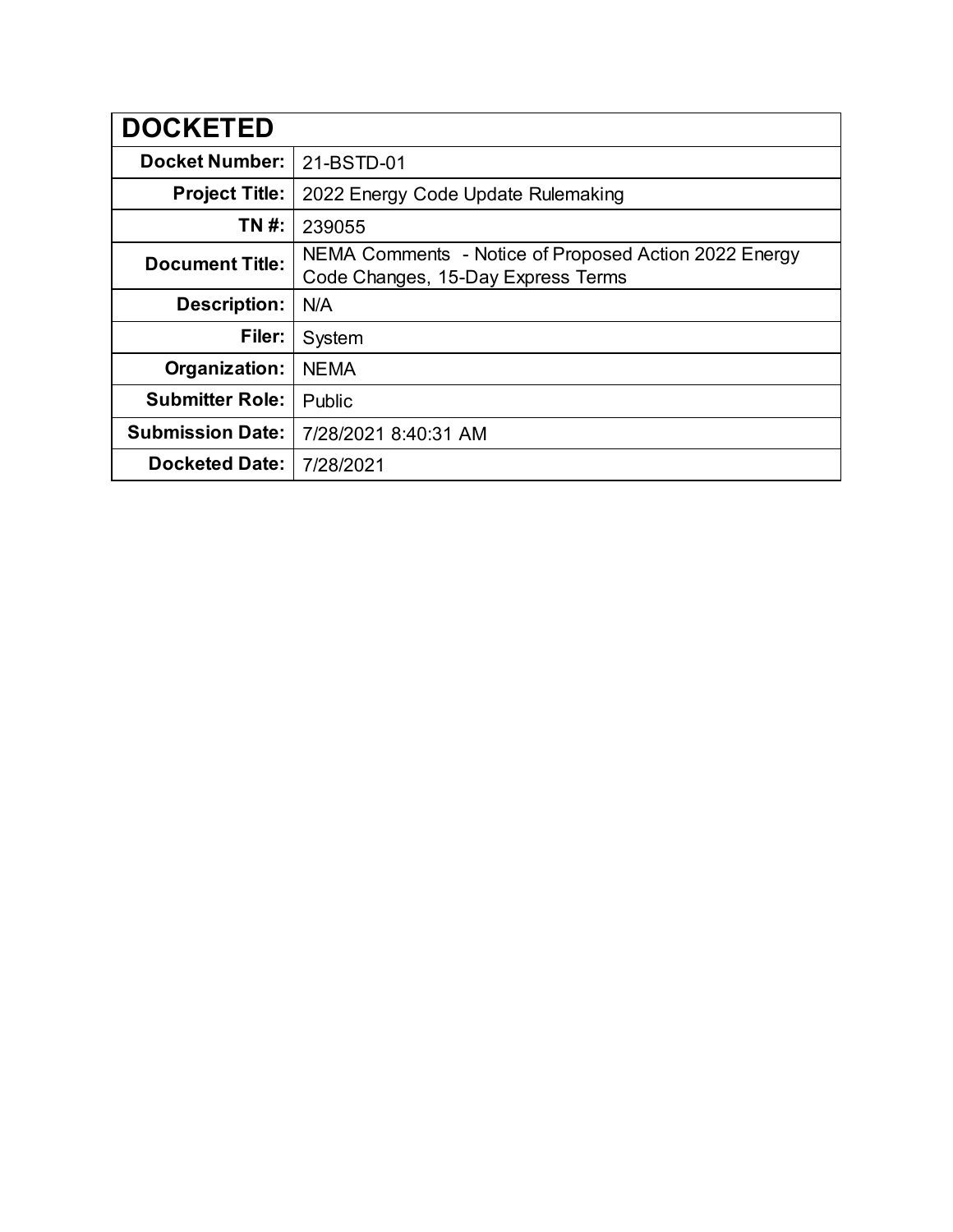**Comment Received From: Alex Boesenberg** Submitted On: 7/28/2021 Docket Number: 21-BSTD-01

# Docket number 21-BSTD-01 - Notice of Proposed Action 2022 **Energy Code Changes, 15-Day Express Terms**

Additional submitted attachment is included below.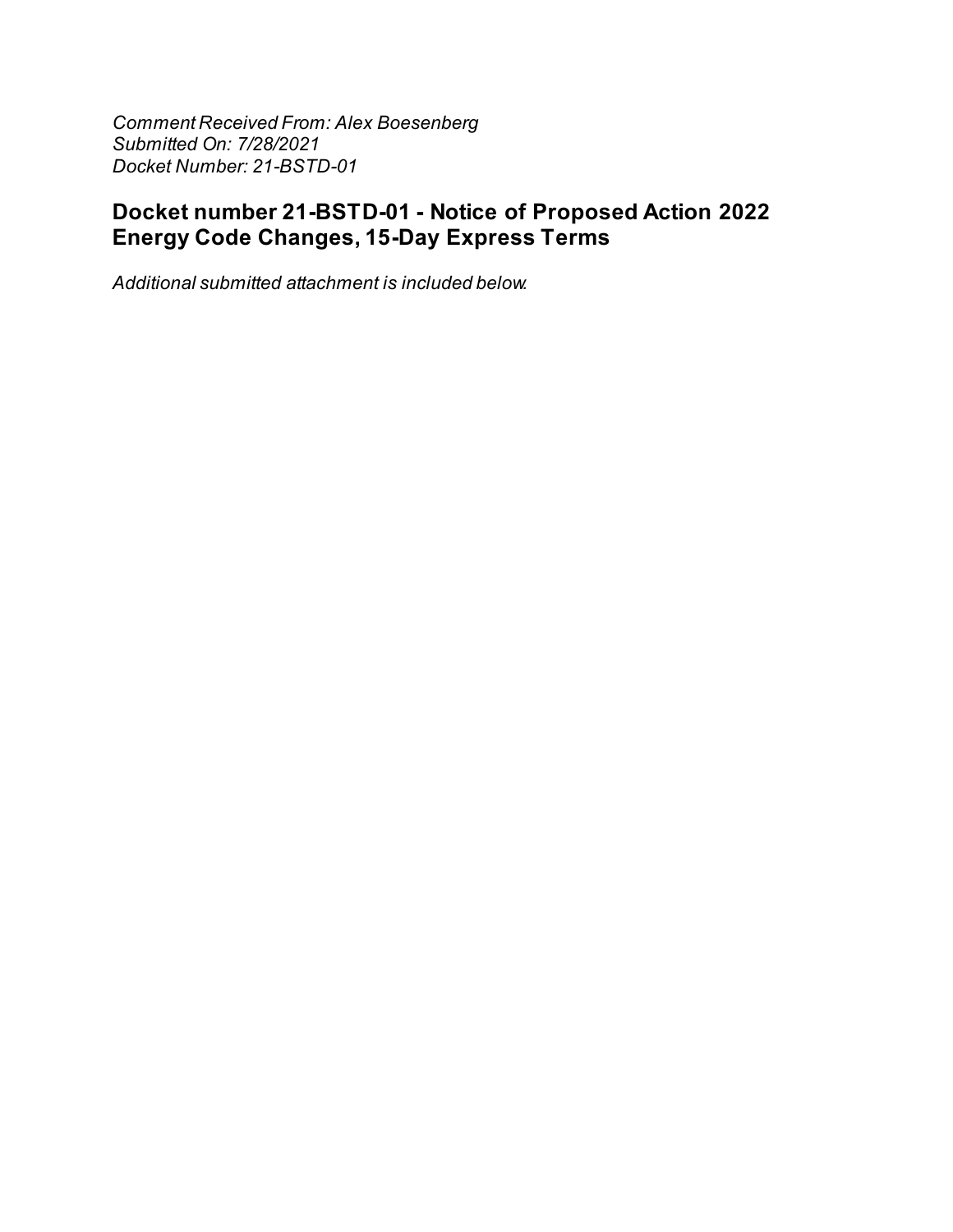

National Electrical Manufacturers Association

#### PHILIPA. SQUAIR

Vice President, Government Relations

July 28, 2021

Online via: [https://efiling.energy.ca.gov/EComment/EComment.aspx?docketnumber=21-BSTD-](https://efiling.energy.ca.gov/EComment/EComment.aspx?docketnumber=21-BSTD-01)[01](https://efiling.energy.ca.gov/EComment/EComment.aspx?docketnumber=21-BSTD-01)

Mr. Payam Bozorgchami, PE Senior Civil Engineer California Energy Commission Building Standards Office, Efficiency Division 1516 9th Street, MS-4 Sacramento, CA 95814

### **NEMA Comments on Notice of Proposed Action 2022 Energy Code Changes, 15-Day Express Terms**

#### **Docket Number: 21-BSTD-01**

Dear Mr. Bozorgchami:

As the leading trade association representing electrical and medical imaging manufacturers, the National Electrical Manufacturers Association (NEMA) submits these comments to the CEC Notice of Proposed Action for the Title 24 Building Energy Efficiency Regulations. These comments are submitted on behalf of NEMA Lighting Division Member companies.

NEMA represents some 325 electrical equipment and medical imaging manufacturers that make safe, reliable, and efficient products and systems. Our combined industries account for 370,000 American jobs in more than 6,100 facilities covering every state. Our industry produces \$124 billion shipments of electrical equipment and medical imaging technologies per year with \$42 billion exports.

We count on your careful consideration of these comments. Our Members look forward to an outcome that meets their expectations. If you have any questions on these comments, please contact Alex Boesenberg of NEMA at [alex.boesenberg@nema.org.](mailto:alex.boesenberg@nema.org)

Sincerely,

Phly a. Squan

Philip Squair Vice President, Government Affairs